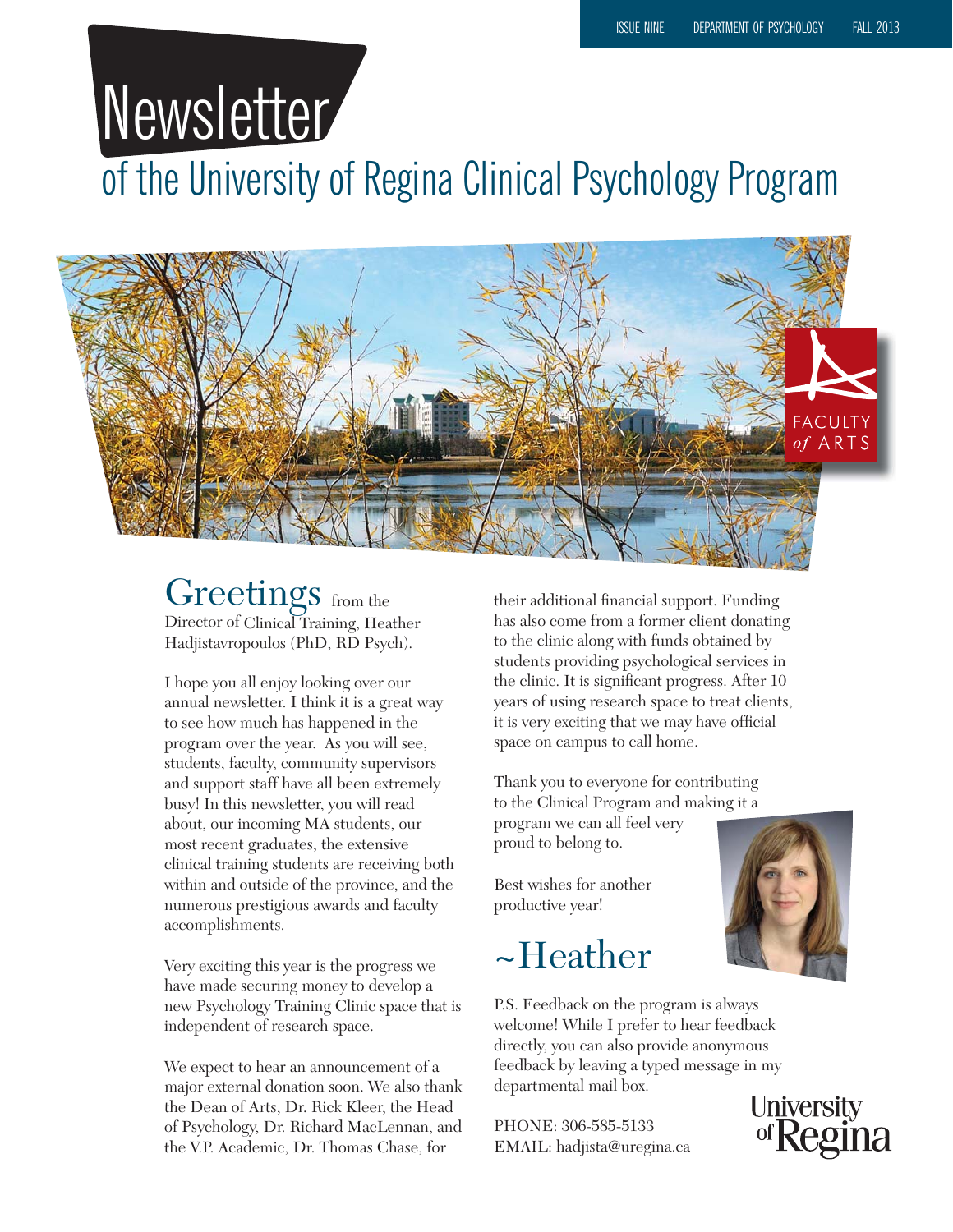#### Clinical Seminar Series (please hold the following dates from 4:00 pm to 5:00 pm in Classroom Building room 417):

All clinical students who have not yet completed comprehensive exams are required to attend, and community members and faculty are also invited to attend. All seminars will be held from 4:00 to 5:00 pm in Classroom Building Room 417. The seminars are designed to contribute to the clinical training of students and provide a forum for the discussion of important clinical issues among the MA and PhD students. The schedule is as follows:

| September 13 | Dr. Bridget Klest – Treatment experience through the VA hospital                         |
|--------------|------------------------------------------------------------------------------------------|
| October 10   | Dr. Katherine Owens - Predoctoral internship applications and Interviews - insights from |
|              | the other side of the desk                                                               |
| November 14  | Chelsea Delparte – Case Study: Eating Disorder                                           |
| December 12  | Mathew Fetzner - Case Study: PTSD                                                        |
| January 9    | Dr. Jason Peebles – Clinical hypnosis                                                    |
| February 13  | Nicole Alberts - Case Study: Health Anxiety                                              |
| March 13     | Saskatchewan College of Psychologists - Professional Practice Issues                     |
| April 10     | Dr. Gordon Asmundson – TBD, will involve a discussion of relevant issues in diagnosis    |
|              | and treatment of anxiety                                                                 |

If you have an interest in presenting, or have any questions, please email the clinical seminar coordinator, Katherine McMillan at: kmcmillan84@gmail.com.

#### Updates to the Clinical Program Manual & Brochure

The Clinical Program manual and the Clinical Program brochure have been updated. You can find these materials on the web at the following web address: http://www.arts.uregina.ca/psychology

> Please help me welcome the following new MA students to our program



CHRISTINA D'AMBROSIO Supervisor: Dr. G. Asmundson



SARAH ELIZABETH IVENS Supervisor: Dr. L. Loutzenhiser



ANDREEA TAMAIAN Supervisor: Dr. B. Klest



MELISSA WUERCH Supervisor: Dr. M. Hampton



- 2 -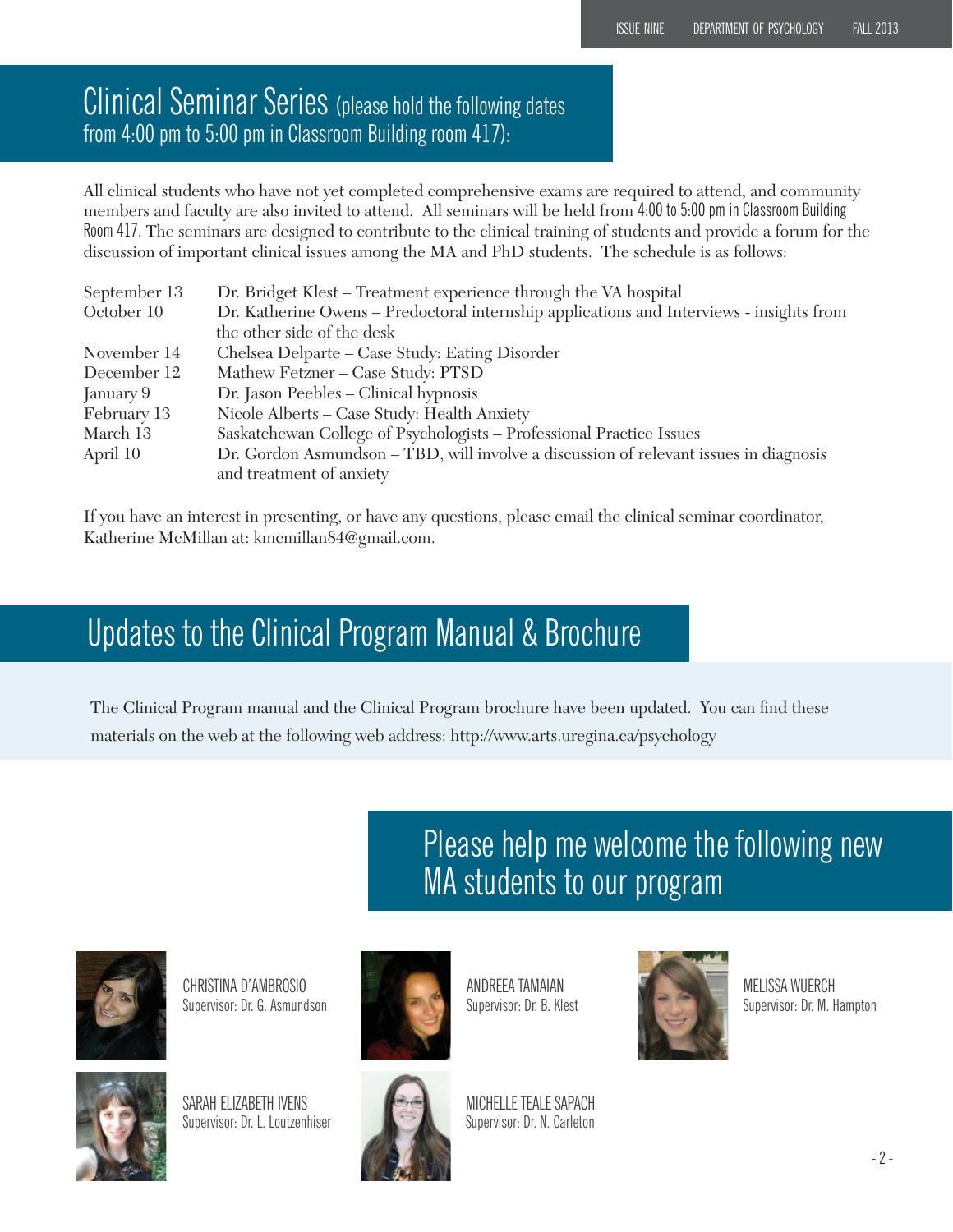### Please congratulate the following students who have defended their MA theses



KIM ZORN Supervisor: Dr. M. Hampton



SARAH REISER Supervisor: Dr. K. Wright



HOLLYANNE PARKERSON Supervisor: Dr. G. Asmundson



SAMANTHA HORSWILL Supervisor: Dr. N. Carleton

### Please join me in congratulating students who completed the PhD program



#### JOHN DUFTON LEWIS

Dissertation title: Mental Health Services in Canada: Building a Model of Mental health Care Utilization Supervisor: Dr. R. MacLennan Current position: Ranch Ehrlo's Clinical Assessment and Resource Services



#### ATIF SHUJAH

Dissertation title: A Workshop to Improve Experienced Therapists' Capacity to Integrate a Client's Cultural and Spiritual Identity Supervisor/Co-Supervisor: Dr. A. Baydala/Dr. H. Hadjistavropoulos Current position: Oshawa Psychological & Counselling **Services** 



#### MEGHAN WOODS

Dissertation title: Sleep and Health Service Use in Survivors of Intimate Partner Violence A Longitudinal Feminist Analysis Supervisor: Dr. M. Hampton

Current position: October 1 she commenced a one year post doctoral fellowship at Research and Education for Solutions to Violence and Abuse (RESOLVE) at the University of Regina, supervised by Mary Hampton



#### MELISSA KEHLER

Dissertation title: Emotional Adjustment to Multiple Sclerosis: Evaluation of a Stress and Coping Model and a Cognitive Adaptation Model Supervisor: Dr. H. Hadjistavropoulos Current position: Mental Health Practitioner, Edmonton North Primary Care Networkment



#### PHILIP SEVIGNY

Dissertation title: Understanding Parental Self-Efficacy in Fathers Supervisor: Dr. L. Loutzenhiser Current Position: Regina Qu'Apelle Health Child & Youth Services



#### THERESA FITZGERALD

Dissertation title: The Impact of Patient Assessments on Nurse Fears, Patient Falls, and Functional Ability in Seniors With Dementia Supervisor: Dr. T. Hadjistavropoulos Current position: Resident Psychologist, SJ Psychology Centre, St. John, New Brunswick

### DANIEL PELUSO

Traumatic Events Supervisor: Dr. G. Asmundson Current Position: Ottawa Institute of Cognitive Behavioural Therapy

## Dissertation title: Cognitions in Non Life-Threatening

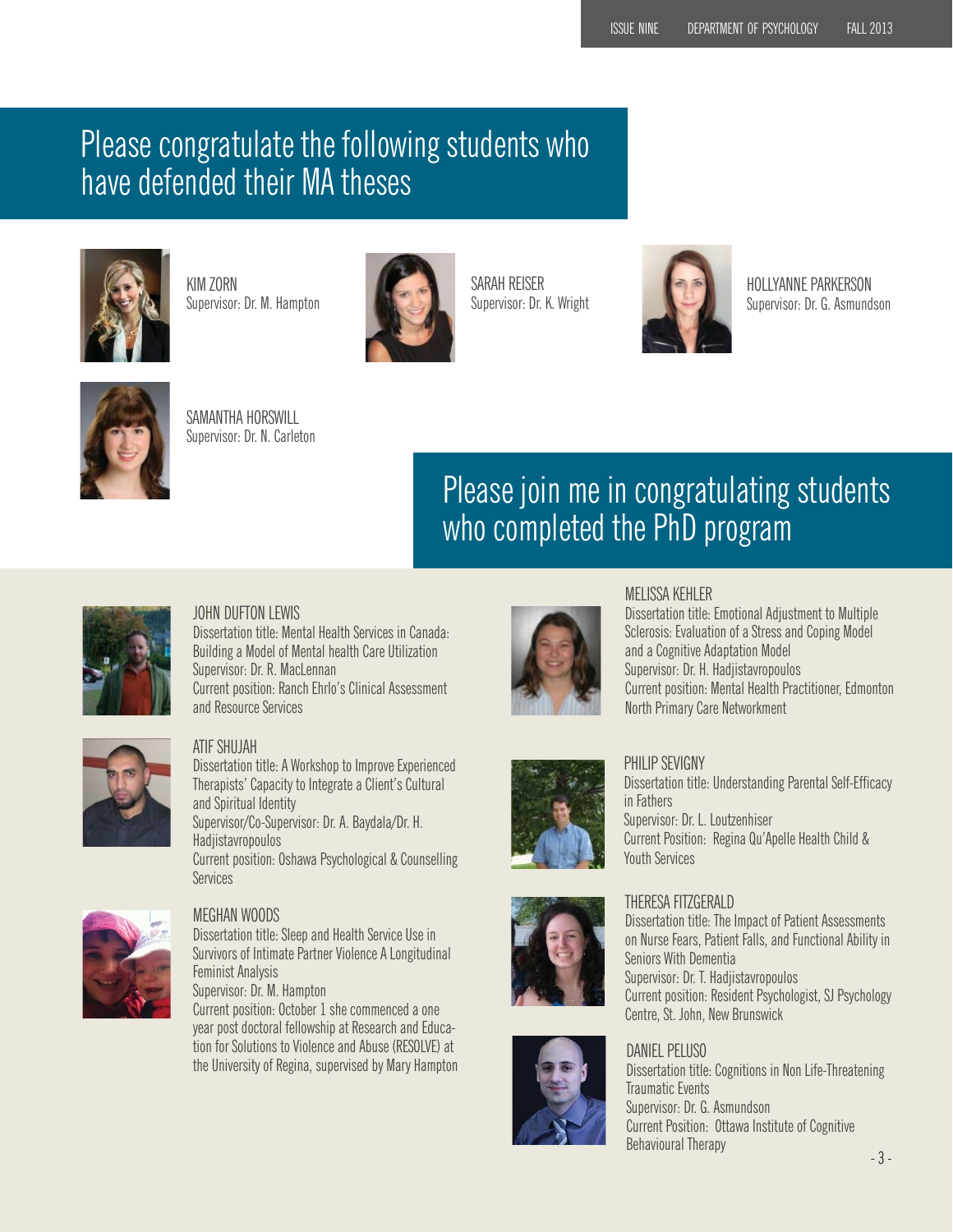### Clinical Training

As you will see below students have been very busy with clinical training this year. We are very grateful to all of the supervisors that have worked with the students and invested in the future of clinical psychology!

#### FOUR MONTH INTERNSHIP

The following students completed the four month internship in 2012-2013:

- Luke Schneider St. Joseph's Healthcare
- Hamilton Supervisor: Dr. Wendy Freeman
- Kim Zorn Calgary Mandel and Associates Supervisor: Dr. Mandel
- Ashley Viklund Prince Albert Mental Health Centre – Supervisor: Dr. Lisa Berg-Kolody

• Holly Parkerson – Regina Qu'Appelle Health Region, Functional Rehabilitation Program – Supervisor: Dr. Dave West-Johnson

- Samantha Horswill Regina Mental Health Clinic Supervisor: Dr. John Brown
- Sarah Reiser Regina Child and Youth Services

– Supervisor: Dr. Liz Brass

#### DOCTORAL CLINICAL PLACEMENTS

The following students completed a PhD practicum in 2012-2013:

• Michelle Gagnon & Lindsay Friesen – Psychology Training Clinic, U of R – Supervisor: Dr. Heather Hadjistavropoulos

• Bethany Gelinas – R.C.M.P. – Supervisor: Dr. Jason Peeples

- Matthew Fetzner and Omeed Ghanderhari Counseling Services, U of R – Supervisor: Dr. Brian Sveinson
- Jasmin Dhillon and Clair Barefoot Prairie Psychological Services – Supervisors: Dr. Tania Safnuk and Dr. Allisson Quine
- Chelsea Delparte and Michel Thibodeau Regina Qu'Appelle Health Region, Functional Rehabilitation Program – Supervisor: Dr. Dave West-Johnson
- Nicole Alberts and Heather Eritz Child and Family Clinic, U of R – Supervisor Dr. Lynn Loutzenhiser
- Heather Eritz Regina Mental Health Clinic Supervisor: Dr. John Brown
- Katherine McMillan Regina Mental Health Clinic – Supervisor: Dr. Katherine Owens
- Patrick Welch Regina Mental Health Clinic Dr. Jenny Keller
- Mathew Fetzner Developement Assessment Clinic – Dr. Shannon Fuchs Lasalle
- Lindsay Friesen Lifemark Health Centre Calgary, AB – Dr. Christian Laplante
- Michelle Gagnon Ministry of Children and Family Developement Victoria, BC – Dr. Tricia Orzeck & Dr. Laurel Townsend
- Michel Thibodeau Centre for Addiction and Mental Health Toronto, ON – Dr. Lena Quilty
- Bethany Gelinas Stewart Psychological Services Inc., Edmonton, AB – Dr. Garth Stewart
- Nicole Alberts Psychological Services: Yorkton
- Physiotherapy, Yorkton, SK Dr. Karen Litke

#### Congratulations to all students who hold external funding this year

- Vanier CIHR Matthew Fetzner & Michelle Gagnon
- CIHR Dale Dirkse, Mike Thibodeau, Nicole Alberts, Katherine McMillan, Nicky Pugh, Lindsay Friesen, Bethany Gelinas, Hollyanne Parkerson, Shannon Jones, Chelsea Delparte, Daniel Peluso, Patrick Welch & Samantha Horswill
- SSHRC Kimberley Zorn, Daniel LeBouthillier, Sophie Duranceau & Jasmin Dhillon
- Alzheimer's Society Award Heather Eritz & Sarah Chan
- BMO Financial Group Fellowdship for Rural and Northern Studies: Luke Schneider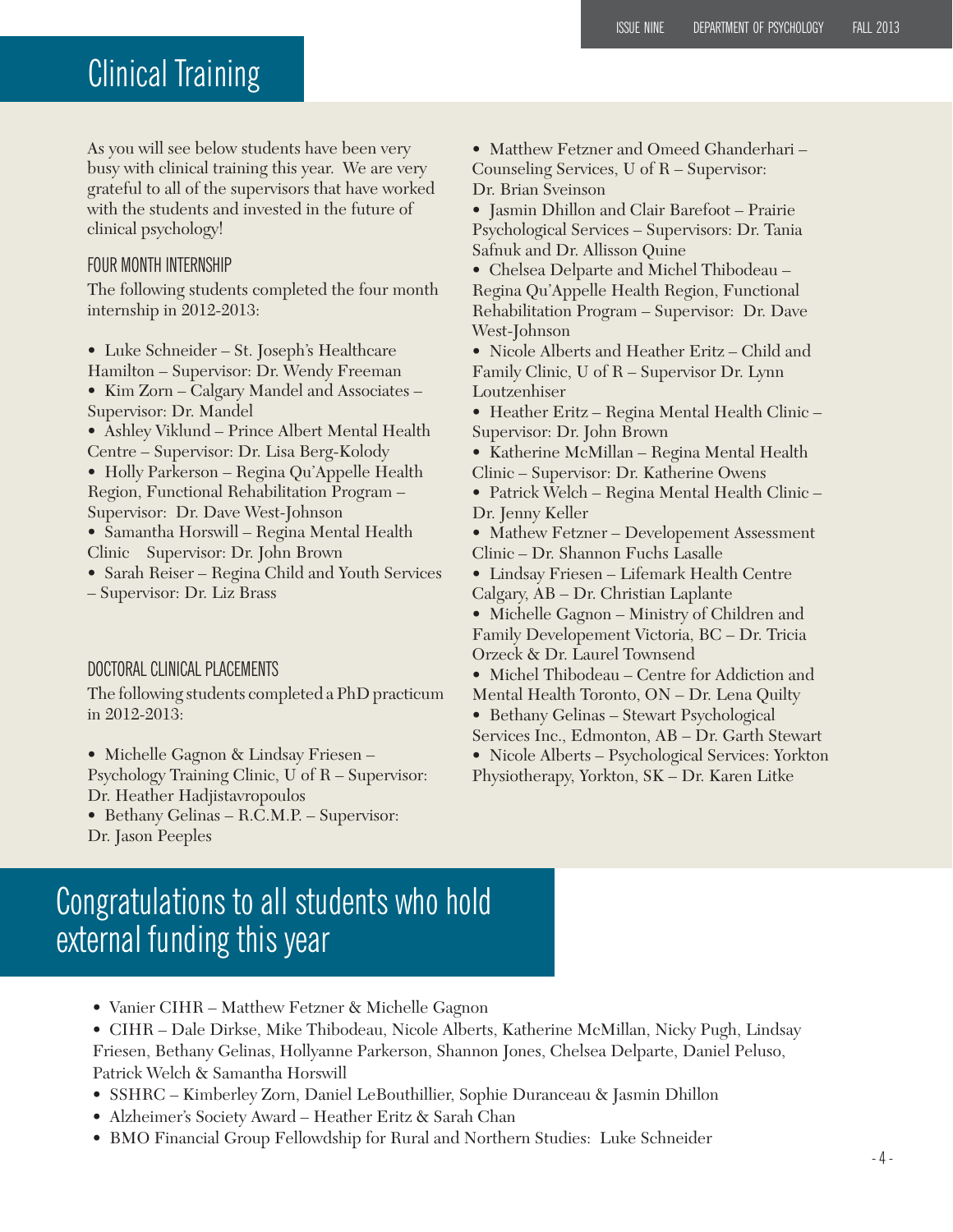### Predoctoral Residency Completion

I am pleased to report that the following students have completed the predoctoral residency this year:

- Shannon Jones, Calgary Health Region
- Daniel Peluso, Royal Ottawa Healthcare Group
- Murray Abrams, Regina Qu'Appelle Health Region
- Nathalie Berard, Regina Qu'Appelle Health Region

#### Please wish the following students well as they move on to complete the predoctoral residency in 2013-2014:

- Christina Drost, Royal Ottawa Healthcare Group
- Heather Eritz, Regina Qu'Appelle Health Region
- Shahlo Mustafaeva, Regina Qu'Appelle Health Region
- Sarah Chan, Ottawa Hospital Health & Rehabilitation Psychology
- Nicky Pugh, Vancouver Coastal Health

#### he psychology graduate students association • the psychology graduate students association • the psychology graduat

#### Message from the PGSA

The PGSA would like to extend our warmest welcome to all new incoming Clinical and Experimental students to the psychology department in the Fall 2013 semester. As the PGSA represents all psychology graduate students at the University of Regina in the Clinical and Experimental Psychology Programs, our primary objective is to provide a means for students to contribute to and maximize their educational experience from their program, Department, and University. Broadly, our goals for the upcoming year will be to continue to provide information and support for psychology graduate students, promote psychology within our community, encourage collaboration between graduate and undergraduate students, support the Clinical Seminar Series, be an active component of the larger UofR Graduate Student Association, and foster communication between our members, the University, and outside organizations. We look forward to continuing to work towards these goals in the upcoming year.

...continued

he psychology graduate students association • the psychology graduate students association • the psychology graduat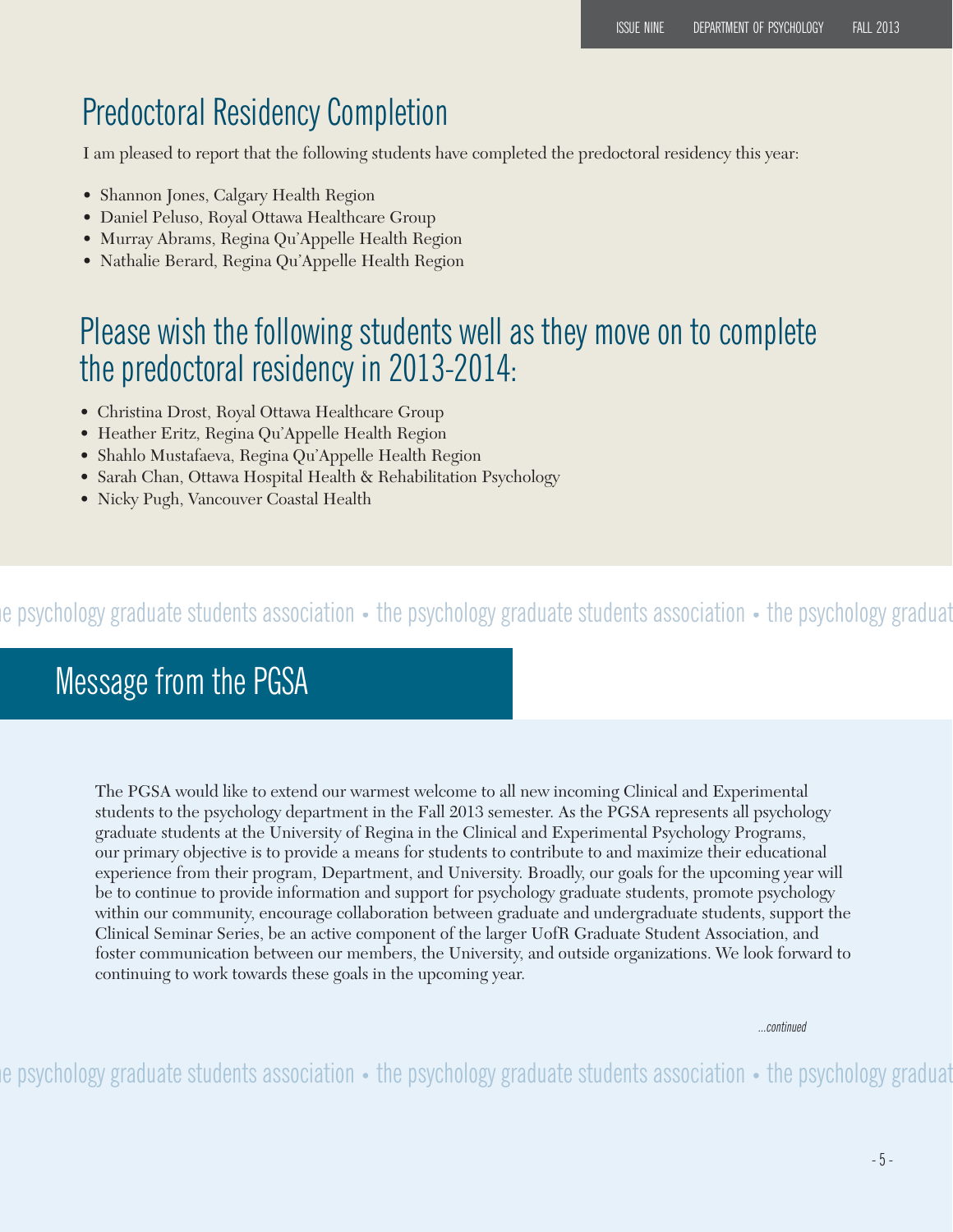The PGSA has taken pleasure in being involved in the community and on campus. We continued to be active with the Student Energy in Action for Regina Community Health (SEARCH) program, an organization providing access to clinical and social services in an afterhours clinical setting. In addition, a number of PGSA members volunteered to sit on committees that contribute to the running of the University of Regina through the Faculty of Graduate Studies and Research, and volunteered for events around campus. We had an active presence with the Graduate Students' Association, including membership on the GSA Executive as well as organizing and participating in the GSA Student Conference.

We were able to host an exciting outreach event in February, when we hosted the screening of a documentary entitled The Invisible War for Psychology Month. The documentary takes a look at the often-overlooked issue of military sexual trauma in the US military. Funding was graciously provided by the Psychology Association of Saskatchewan. More than 50 students and faculty attended this event and it was particularly rewarding to see some undergraduate faces in the crowd.

The PGSA is already planning a number of exciting events in the upcoming academic year in addition to our usual involvement around campus. September will see a workshop on Mindfulness provided by David Hodgins, made possible by the Canadian Psychological Association's financial support. We have also been playing a role in organizing the Pain Education and Research conference hosted by the University of Regina. Information on these events as well as other community and campus activities can be found on our website (http://uregina.ca/psychgsa/), facebook page, and graduate student board outside the Department office.

In April, the 2013-2014 PGSA executive was elected. We are pleased to welcome three incoming executive members, Samantha Horswill (President) and Ashley Viklund (Vice-President), and Katherine McMillan (Social Rep). We are also pleased to welcome Jeff Loucks as our faculty liaison in Kristi Wright's absence:

President: Samantha Horswill Vice President: Ashley Viklund Department and Curriculum Committee Rep: Nicole Alberts EAP Rep: Ryan Fitzgerald Clinical Committee Rep: Lindsay Friesen Secretary/Treasurer: Jasmin Dhillon GSA Rep: Bethany Gelinas Social Rep: Katherine McMillan Faculty Liaison: Jeff Loucks APA Rep: Clair Barefoot CPA Rep: Michelle Gagnon Union Steward: Omeed Ghandehari External Relations and Webmaster Rep: Holly Parkerson & Patrick Welch

The PGSA would also like to congratulate our graduating members, Heather Eritz (Regina Qu'appelle Health Region), Shahlo Mustafaeva (Regina Qu'appelle Health Region), Christina Drost (Royal Ottawa), Nicky Pugh (Vancouver Coastal) and Sarah Chan (Ottawa Hospital), who will be attending their year of residency in 2013-2014. On behalf of the entire PGSA, thank you for your dedication to our organization and good luck in your future endeavours. We would like to thank the Department and University for a wonderful year and look forward to seeing everybody at our first Fall meeting and social event.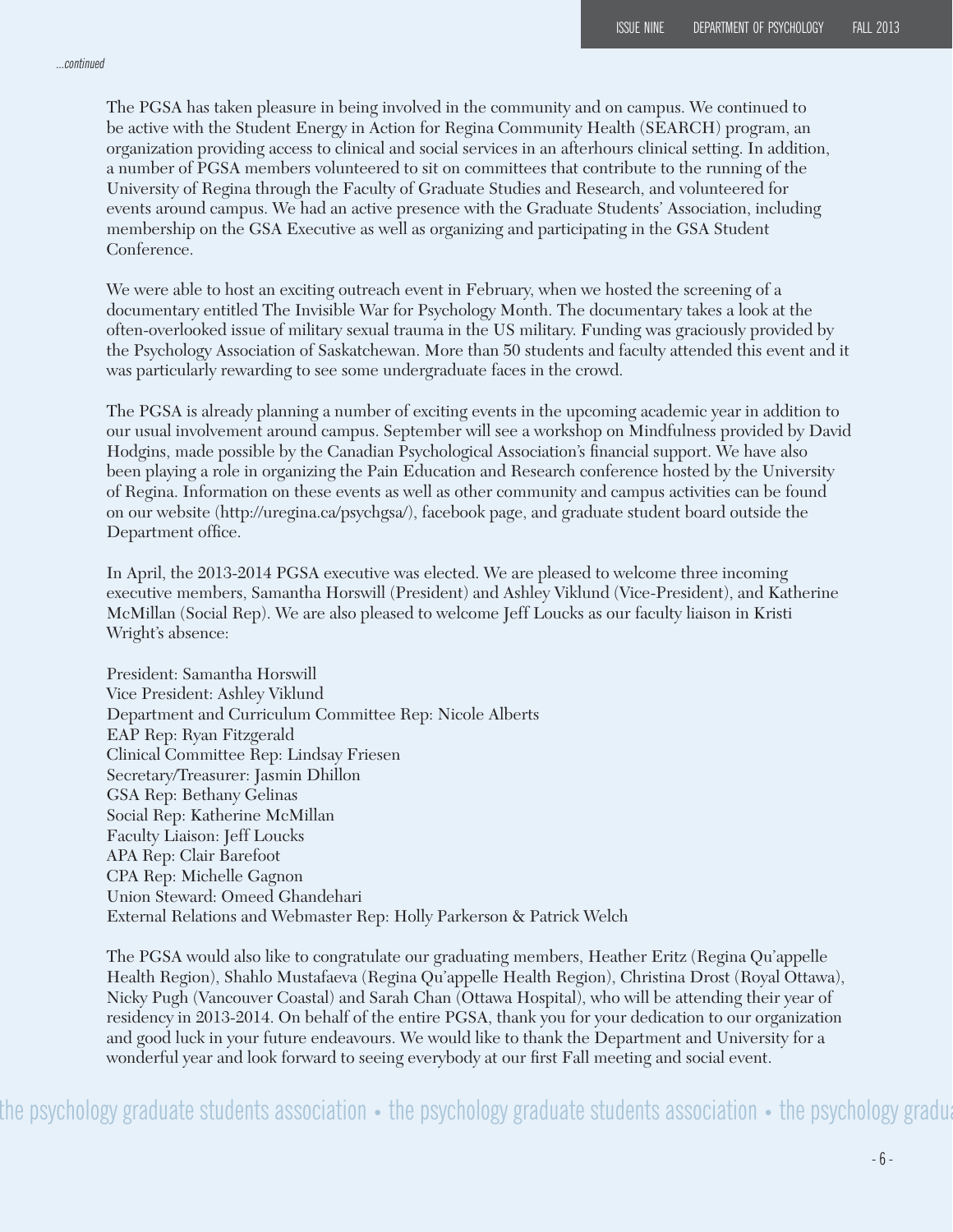### Faculty News

Dr. Dennis Alfano will be on sabbatical during the 2013-2014 year. During his sabbatical, he will continue his research program out of the Concussion Research and Sport Health (CRASH) Centre® at the Aspen Medical Centre at the University of Regina.. The CRASH Centre is a clinical and research Centre that focuses principally on the assessment and treatment of concussion.





Dr. Gordon Asmundson is the President's Research Chair in Adult Mental Health (2011-2016) and continues to lead the Traumatic Stress Group and Anxiety and Illness Behaiours Lab. Recent research efforts of his team have helped to better understand the association between posttraumatic stress disorder and chronic pain as well as treating people who experience these conditions together. Current research efforts, supported by an operating grant from the Canadian Institutes of Health Research (2013-2017), are focused the evaluating the efficacy of and understanding mechanisms underlying aerobic exercise as a adjuvant and stand alone treatment for posttraumatic stress disorder.

Dr. Nicholas Carleton has completed his SHRF-funded research project exploring attentional biases and social anxiety and is now beginning a 5-year CIHR-funded research project exploring attentional biases and chronic pain, particularly fibromyalgia. He is actively working with the University of Regina on the development of a new Collaborative Centre for Justice and Safety, a centre that will include a significant focus on post traumatic stress disorder in RCMP, police, fire, EMS, and corrections, among others. In addition, he is continuing to publish on intolerance of uncertainty as a key transdiagnostic risk factor.



Dr. Heather Hadjistavropoulos was awarded a new Partnership for Health System Improvement grant from the Canadian Institutes of Health Research (Strategy for Patient-Oriented Research (SPOR) and the Rx&D Health Research Foundation - Fostering Innovation in Healthcare Initiative) and the Saskatchewan Health Research Foundation (~\$708,000 value June 2013-2017). The project will support the work of the Online Therapy Unit for Service Education and Research (see www. onlinetherapyuser.ca) and is specifically focused on evaluating a 5 module transdiagnostic wellbeing

program for the treatment of depression and anxiety throughout Saskatchewan. Funding will also be used to develop an online screening process for the wellbeing program. This research is expected to have a substantive impact on how Online Cognitive Behaviour Therapy is ultimately financed, organized, managed, and delivered in Saskatchewan. Heather was recently appointed to a Mental Health Commission advisory committee working group to develop an emental health framework for Canada.

Dr. Thomas Hadjistavropoulos, ABPP, FCAHS, Research Chair in Aging and Health, continues to lead his province-wide grant-funded research group Research and Community Alliance for Quality of Life in Long Term Care. This year he was awarded a Queen Elizabeth II Diamond Jubilee Medal (recognized by the government of Canada in the national precedence of orders, decorations and medals) for his contributions to research with older adults. Also, this year, he was granted major funding from the Canada Foundation for Innovation (CFI) to purchase major laboratory equipment.



Dr. Mary Hampton continues to work on the SSHRC/CURA five-year, multi-region project entitled, "Rural and Northern Community Response to Intimate Partner Violence". She is the Saskatchewan academic coordinator of RESOLVE and focuses her community based research on intimate partner violence.

Dr. Bridget Klest has been busy settling in to the U of R, and establishing her new Social Context, Health, and Trauma Lab which will be housed in a new shared space with Dr. Loutzenheiser's lab. She is working on establishing collaborations with SEARCH, a student-run after-hours health clinic in Regina's North Central neighborhood. She is also heading a project in partnership with Angioma Alliance (a research, advocacy, and patient support organization) exploring psychosocial variables in a sample of adults diagnosed with a rare neurovascular condition. The matrice of  $\sim$  7 -





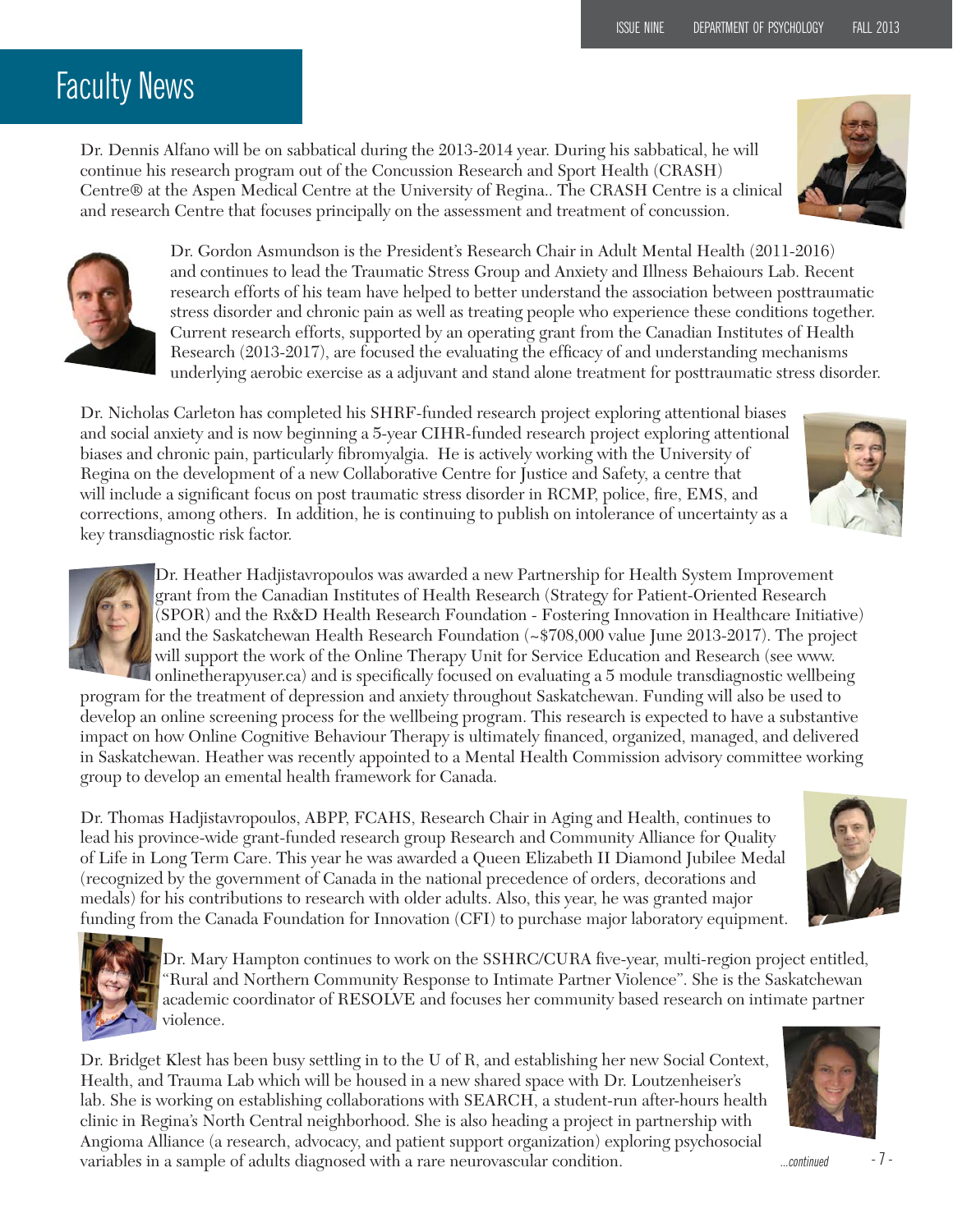

Dr. Lynn Loutzenhiser continues her research on issues affecting the parents of young children, with a focus on child sleep problems and parental well-being, though the Child and Family Research Group. She is currently working with researchers from Melbourne, Australia, and Dearborn, Michigan, in the area of fatigue in new parents, and is looking forward to this international collaboration. Dr. Loutzenhiser has also recently partnered with Dr. Bridget Klest and Dr. David Malloy to develop a research program in the area of ethics training.

Dr. Kristi Wrights's efforts continue to focus on exploring the many facets of preoperative anxiety in children and, in extension, seeking to improve intervention strategies for children receiving anesthesia services within the Canadian healthcare system. Finishing touches are being completed on her, Drs. Heather Price and Katherine Robinson's Canadian Innovation Foundation (CFI) funded state-of-the-art laboratory facility for innovative research projects designed to understand and improve health and well-being of children. Most recently,



Dr. Wright received a Saskatchewan Health Research Foundation (SHRF) New Investigator Establishment Grant to develop and evaluate an interactive, Internet-delivered preoperative preparation program (I-PPP) for parents/guardians and their children who are to undergo a surgical procedure.

#### Experimental and Applied Psychology Program written by Chris Oriet



The EAP program is pleased to welcome seven new students into our graduate programs this Fall. Incoming Master's students Jill Price and Chet Hembroff, who completed their degrees at the University of Regina, will join the labs of Drs. Katherine Robinson and Katherine Arbuthnott, respectively. Also returning are Andrea Scerbe (Arbuthnott) and Brittany Whiting (supervised by Dr. Heather Price), who is also the recent winner of a prestigious three-year SSHRC CGS-D doctoral award, valued at \$35,000 per year.

Joining Andrea and Brittany are Kaila Bruer (Price) from Carleton University, Alexis Zederayko (supervised by Dr. Mary Hampton), from Mount Saint Vincent University, and our first international student, Ram Vivekenanda from Christ University, Bangalore, India, working under the supervision of Dr. William Smythe. A warm welcome to all of our new students, and we wish you the best in your graduate studies!

Many congratulations to our recent Master's graduates, Andrea Scerbe (Arbuthnott), Natalie Therrien (Price), and Brittany Whiting (Price), and to Mamata Pandey (supervised by Dr. Chris Oriet), who becomes the fourth graduate of our doctoral program. We wish Dr. Pandey the best in her new job with the patient safety research team at the Saskatchewan Ministry of Health.

We also congratulate our program's newest member, Dr. Jeffery Loucks, on his recent success in the SSHRC Insight Development grants competition. Dr. Loucks was awarded \$60,260 to further his work on understanding young children's memory for action sequences through observation.

Finally, the EAP program is delighted that our department was chosen to host the 27th annual meeting of the Canadian Society of Brain, Behaviour, and Cognitive Sciences. The meeting will be held in 2017 at the University of Regina for the first time in the Society's history and will welcome more than 400 faculty and student researchers from across Canada and beyond to our campus.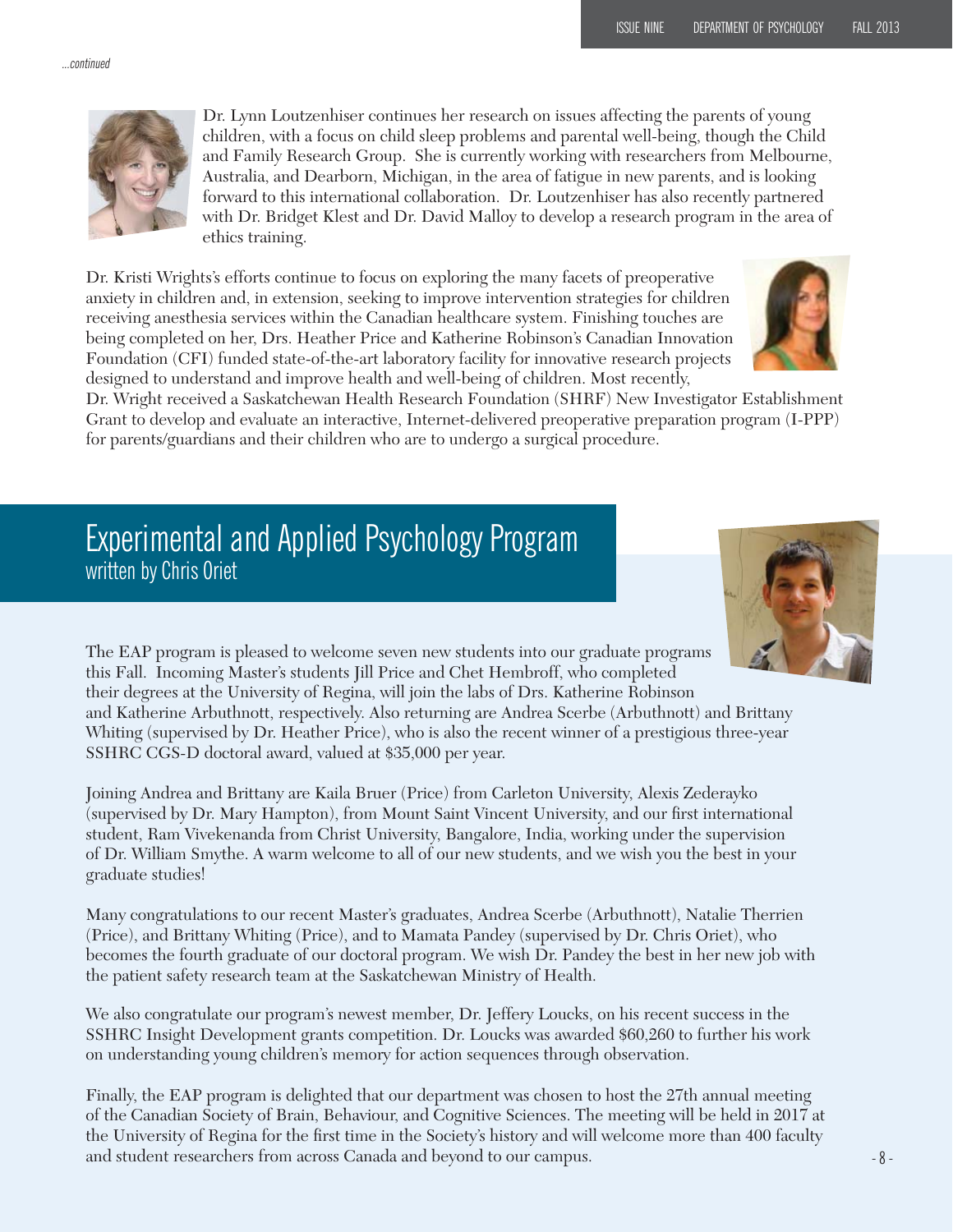#### Pain Education and Research Day – September 28

Pain Education and Research Day (Saturday, September 28, 2013) was a tremendous and resounding success. The day was coordinated by Dr. Carleton and showcased internationally reknowned researchers including Drs. Asmundson (Regina), Crombez (Belgium), Katz (Toronto), Sawhney (Toronto), and Vlaeyen (Netherlands). The coordination hinged on tremendous support from the PGSA – particularly Samantha Horswill and Michelle Gagnon – as well as Brenda Yung and Catherine Hologroski. The Canadian Institutes of Health Research, the University of Regina Office of the Vice President Research, the Faculty of Arts, the Faculty of Graduate Studies and Research, the Faculty of Nursing, and the Department of Psychology,

all provided financial support for the event. There were almost 100 attendees, including students, clinicians, and researchers, from the local community and from as far away as Saskatoon. Attendees commented extremely positively on the speakers and the event coordination – stating that the event was on par with or better than international conferences offered elsewhere but substantially more accessible. Carleton was thrilled with the event and extends his gratitude to the presenters, the attendees, and the support team that made it all possible. Given the tremendous success of the event, Carleton hopes it will serve as a proof-of-concept to have a similar University of Regina event each year with rotating topics in mental health.

### Motivational Interviewing Workshop - September 27

Earlier this year, the Psychology Graduate Students' Association (PGSA) applied for an Educational Activity Grant being offered by the Clinical Section of the Canadian Psychological Association. The PGSA was successful in this application and were very excited to host Dr. David Hodgins for a full day workshop entitled The Basics of Motivation Interviewing with Addictions.

Dr. Hodgins is a professor at the University of Calgary in the Department of Clinical Psychology, with an adjunct appointment with the Faculty of Medicine. He is a leading Canadian researcher in the area of motivational interview for addictive behaviours, and has offered workshops on this topic at a national and international level.

Motivational interviewing is a method developed to assist clients in increasing their intrinsic motivation for change and become more committed to treatment through an examination of ambivalence. Motivational interviewing techniques can be integrated into the practices of a number of health professionals, including psychologists, social workers, nurses, physicians, dieticians, and health educators to increase outcomes for their clients and patients.

The PGSA invited students and community professionals in health professions with an interest in developing their motivational interviewing skills to attend this workshop. The workshop was very successful sold out event.